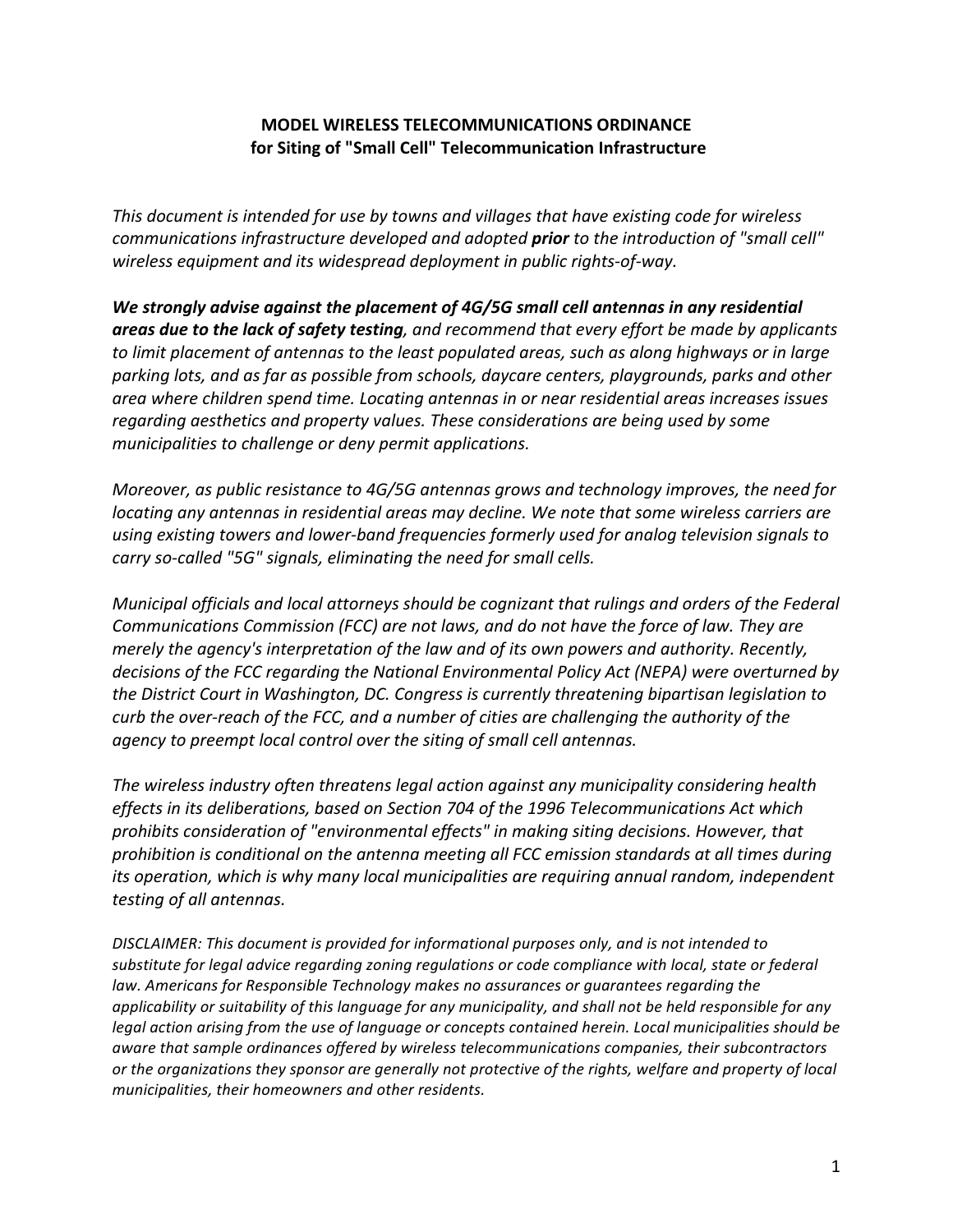# **Section 1: FINDINGS**

The Town of The Town of The Town of

**1.1** The wireless telecommunications industry has expressed interest in submitting applications to place antennas and associated equipment on new or existing structures in the Town's public rights-of-way for deployment of "small cell" wireless telecommunications facilities (hereinafter "small cell installations").

**1.2** The deployment of small cell installations can have both positive and negative impacts on our community. Multiple small cell installations within the public right-of-way can impact property values; pose a threat to the public health, safety and welfare; create traffic and pedestrian safety hazards; impact trees where proximity conflicts may require trimming of branches or require removal of roots; create visual and aesthetic blights and potential safety risks from excessive size, height, weight, noise or lack of camouflaging which negatively impact the quality and character of the Town.

**1.3** The Town currently regulates all wireless telecommunications facilities in the public rightof-way through a zoning and permit process. The Town's existing code has not been updated to reflect current telecommunications trends or necessary legal requirements. Further, the existing code provisions were not specifically designed to address the unique legal and practical issues that arise in connection with multiple small cell installations deployed in the public rights-of-way.

**1.4** The Town recognizes its responsibilities under the federal Telecommunications Act of 1996 and state law, and believes that it is acting consistent with the current state of the law in ensuring that development activity does not endanger public health, safety, or welfare. The Town intends this Ordinance to ensure that the installation, augmentation and operation of small cell installations in the public rights-of-way are conducted in such a manner as to lawfully balance the legal rights of applicants under the federal Telecommunications Act and *(insert*) *applicable State code*) with the rights, safety, privacy, property and security of residents of the Town. 

**1.5** This chapter is not intended to, nor shall it be interpreted or applied to: (1) prohibit or effectively prohibit any wireless telecommunications service provider's ability to provide reasonable and necessary wireless communications services; (2) prohibit or effectively prohibit any entity's ability to provide reasonable and necessary interstate or intrastate telecommunications service; (3) unreasonably discriminate among providers of functionally equivalent services; (4) deny any request for authorization to place, construct or modify wireless telecommunications service facilities solely on the basis of environmental effects of radio frequency emissions so long as such wireless facilities comply in every instance and regard with all FCC's regulations concerning such emissions; (5) prohibit any collocation or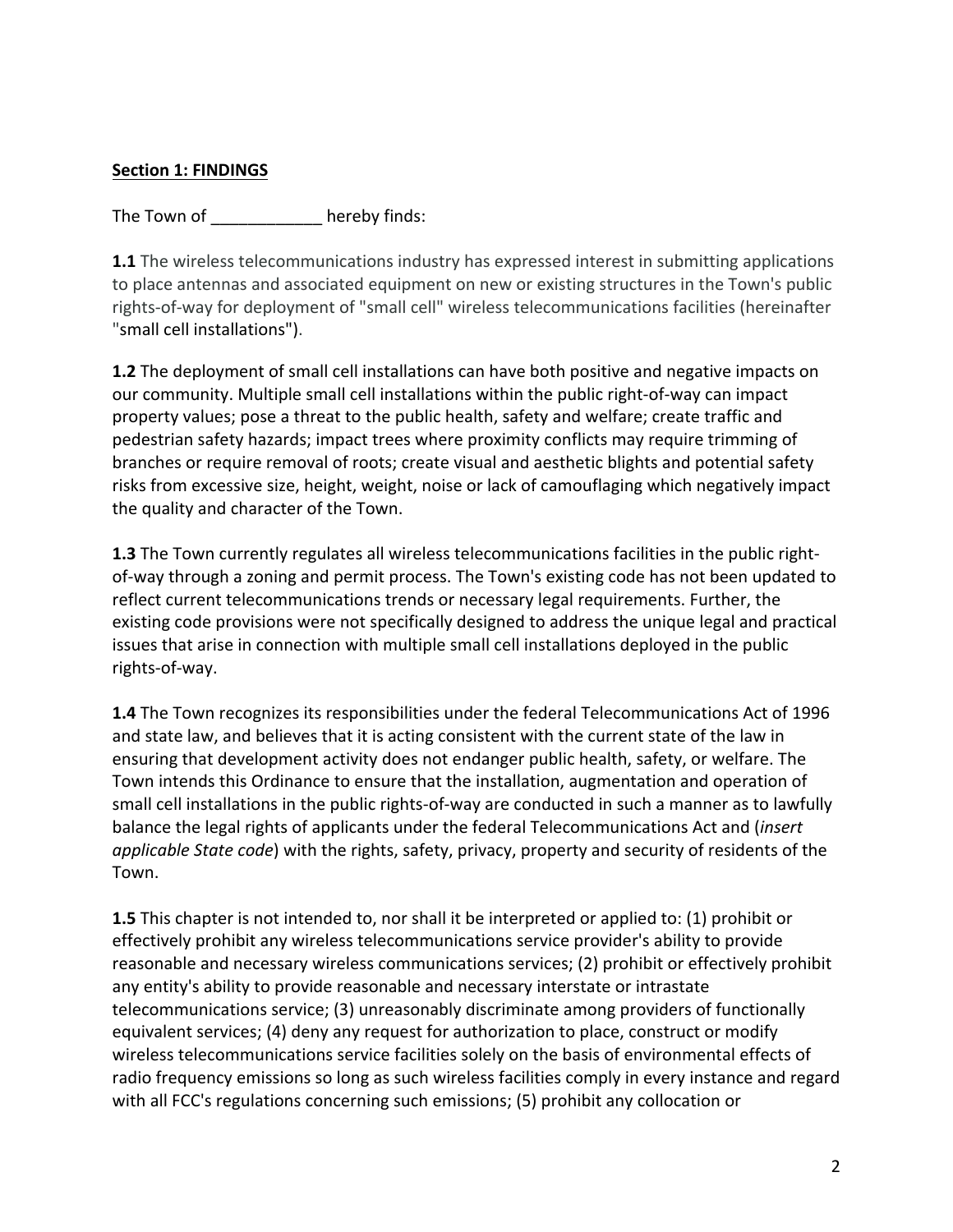modification that the Town may not deny under federal or state law; or (6) otherwise authorize the Town to preempt any applicable federal or state law.

**1.6** Based on the foregoing, the Town (*Board, Selectmen or other governing body*) finds and determines that the preservation of public health, safety and welfare requires that this Ordinance be enacted and be effective immediately upon adoption.

NOW, THEREFORE, the Town of \_\_\_\_\_\_\_\_\_\_\_\_\_\_\_\_\_\_\_\_\_ does ordain as follows:

# **Section 2: DEFINITIONS**

**"Co-Located Small Cell Installation"** means a single telecommunication tower, pole, mast, cable, wire or other structure supporting multiple antennas, dishes, transmitters, repeaters, or similar devices owned or used by more than one public or private entity.

"Exempted Telecommunications Facility" includes, but is not limited to, the following unless located within a recognized Historic District:

a. A single ground or building mounted receive-only radio or television antenna including any mast, for the sole use of the tenant occupying the residential parcel on which the radio or television antenna is located; with an antenna height not exceeding twenty-five feet;

b. A ground or building mounted citizens band radio antenna, including any mast, if the height (post and antenna) does not exceed thirty-five feet;

c. A ground, building, or tower mounted antenna operated by a federally licensed amateur radio operator as part of the Amateur Radio Service, if the height (post and antenna) does not exceed thirty-five feet;

d. A ground or building mounted receive-only radio or television satellite dish antenna, which does not exceed thirty-six inches in diameter, for the sole use of the resident occupying a residential parcel on which the satellite dish is located; provided the height of said dish does not exceed the height of the ridgeline of the primary structure on said parcel.

e. Mobile services providing public information coverage of news events of a temporary nature.

f. Hand-held devices such as cell phones, business-band mobile radios, walkie-talkies, cordless telephones, garage door openers and similar personal-use devices.

g. Government-owned and operated receive and/or transmit telemetry station antennas for supervisory control and data acquisition (SCADA) systems for water, flood alert, traffic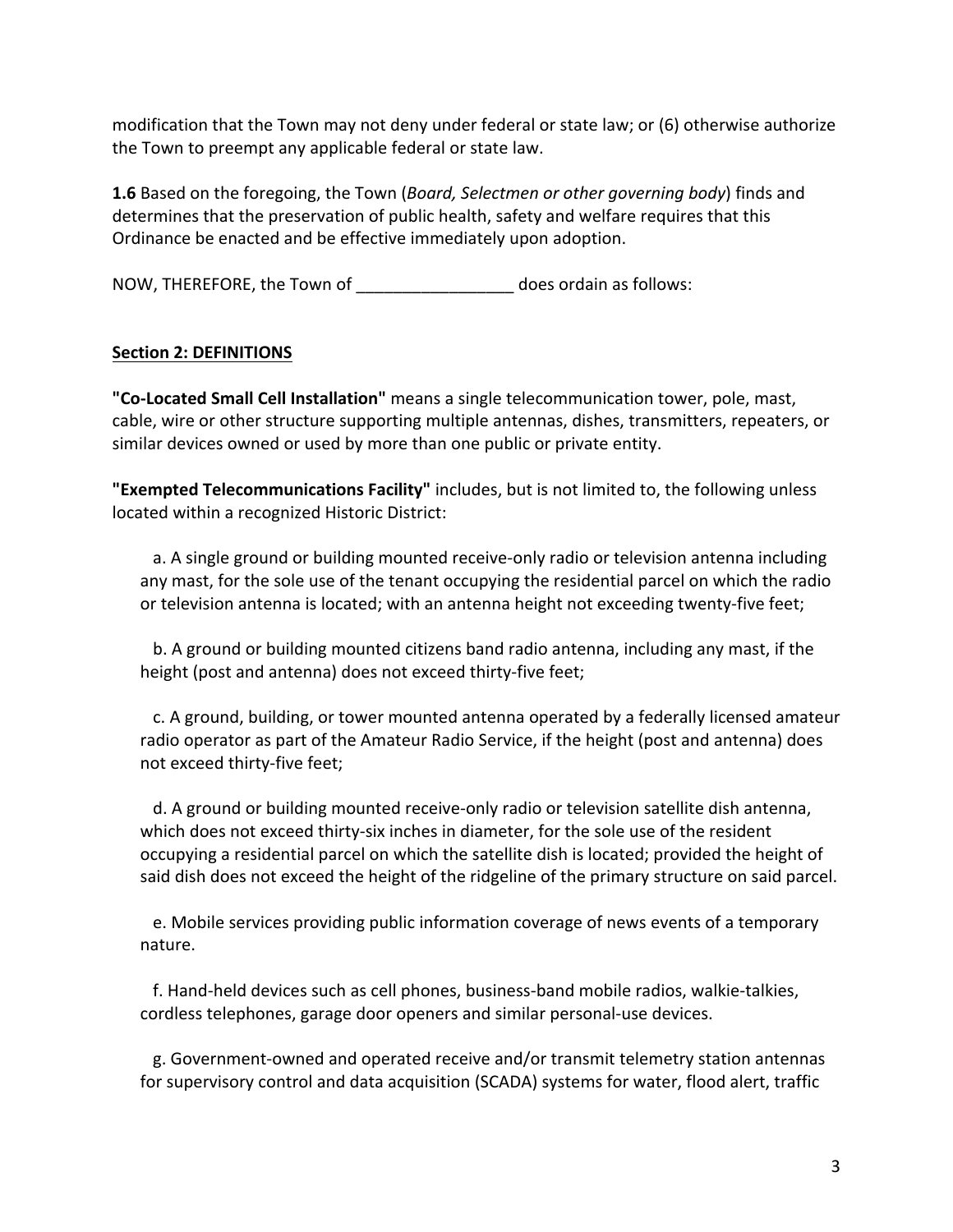control devices and signals, storm water, pump stations and/or irrigation systems, with heights not exceeding thirty-five feet.

h. Town-owned and operated antennae used for emergency response services, public utilities, operations and maintenance if the height does not exceed seventy feet.

i. Telecommunication facilities less than fifty feet in height, in compliance with the applicable sections of this chapter, located on a parcel owned by the Town and utilized for public and/or quasi-public uses where it is found by the Town Board to be compatible with the existing uses of the property and serving the public interest.

j. Telecommunication facilities, including multiple antennas, in compliance with the applicable sections of this chapter, located on an industrial parcel and utilized for the sole use and purpose of a research and development tenant of said parcel, where it is found by the planning director to be aesthetically compatible with the existing and surrounding structures.

"Major Telecommunications Facility" means telecommunication towers, poles or similar structures greater than 60 feet in height, including accessory equipment such as transmitters, repeaters, microwave dishes, horns, and other types of equipment for the transmission or receipt of such signals, as well as support structures, equipment buildings and parking areas.

**"NEPA"** is the National Environmental Policy Act.

**"Public Right of Way"** means the area on, below, or above property that has been designated for use as or is used for a public roadway, highway, street, sidewalk, alley or similar purpose, and for purposes of this Chapter shall include Public Utility Easements, but only to the extent the Town has the authority to permit use of the area for this purpose. The term does not include a federal interstate highway or other areas that are not within the legal jurisdiction, ownership or control of the Town.

**"Related Third Parties"** shall include any entity contracting with applicant for the design, construction, maintenance, use or operation of the proposed small cell installation, including such entity's officers, employees, contractors, subcontractors, volunteers and agents or any subsidiaries, affiliates, successors in interest or legal assigns.

**"Small Cell Installation"** means all equipment required for the operation and maintenance of so-called "small cell" wireless communications systems that transmit and/or receive signals but are not "Major Telecommunications Facilities," including antennas, microwave dishes, power supplies, transformers, electronics, and other types of equipment required for the transmission or receipt of such signals.

## **Section 3: PERMITTING PROCESS**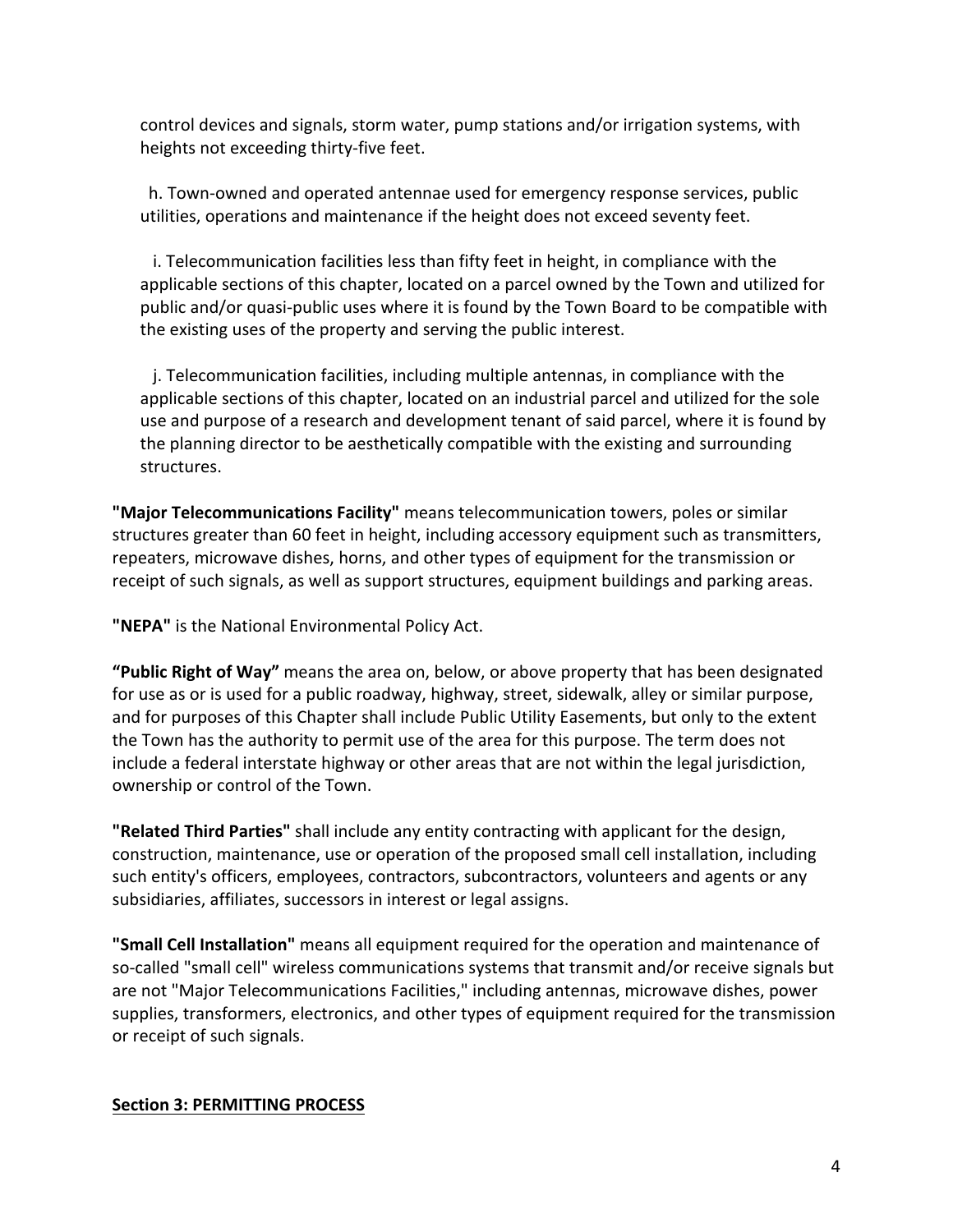**3.1 Permit Required.** No small cell installation shall be constructed, erected, modified, mounted, attached, operated or maintained within the Town on or within any public right-ofway without the issuance of a permit. No approval granted under this chapter shall confer any exclusive right, privilege, license or franchise to occupy or use the public right-of-way of the Town for delivery of telecommunications services or any other purpose.

**3.2 Application Content.** All permit applications must include:

- A. Detailed site and engineering plans for each proposed small cell installation, including full address, GIS coordinates, a list of all associated equipment necessary for its operation, as well as a proposed schedule for the completion of each small cell installation covered by the application;
- B. A master plan showing the geographic service area for the proposed small cell installation(s), and all of applicant's existing, proposed and anticipated installations in the Town:
- C. Certification that the proposed small cell installation(s) addresses an existing and significant gap in coverage in the service area, such certification to include a detailed map of the "gap areas" and documentation of such gaps causing an inability for a user to connect with the land-based national telephone network or maintain a connection capable of supporting a reasonably uninterrupted communication.
- D. Photographs of proposed facility equipment;
- E. Visual impact analyses with photo simulations including both "before" and "after" appearances, including simulations of the appearance of the equipment from the perspective of any property owner within 250 feet.
- F. Certification by an independent certified radio-frequency (RF) engineer that the small cell installation will be in compliance with all FCC standards for RF emissions as they relate to the general public, including aggregate emissions for all co-located equipment;
- G. Certification that the applicant has a right under state law to install wireless telecommunications facilities in the public right-of-way;
- H. Documentation demonstrating significant effort to locate the small cell installation in non-residential areas and in accordance with all other provisions of this chapter;
- I. Documentation that owners of all properties within 500 feet of the proposed small cell installation have been notified in writing via certified mail of the proposed installation, including its exact location;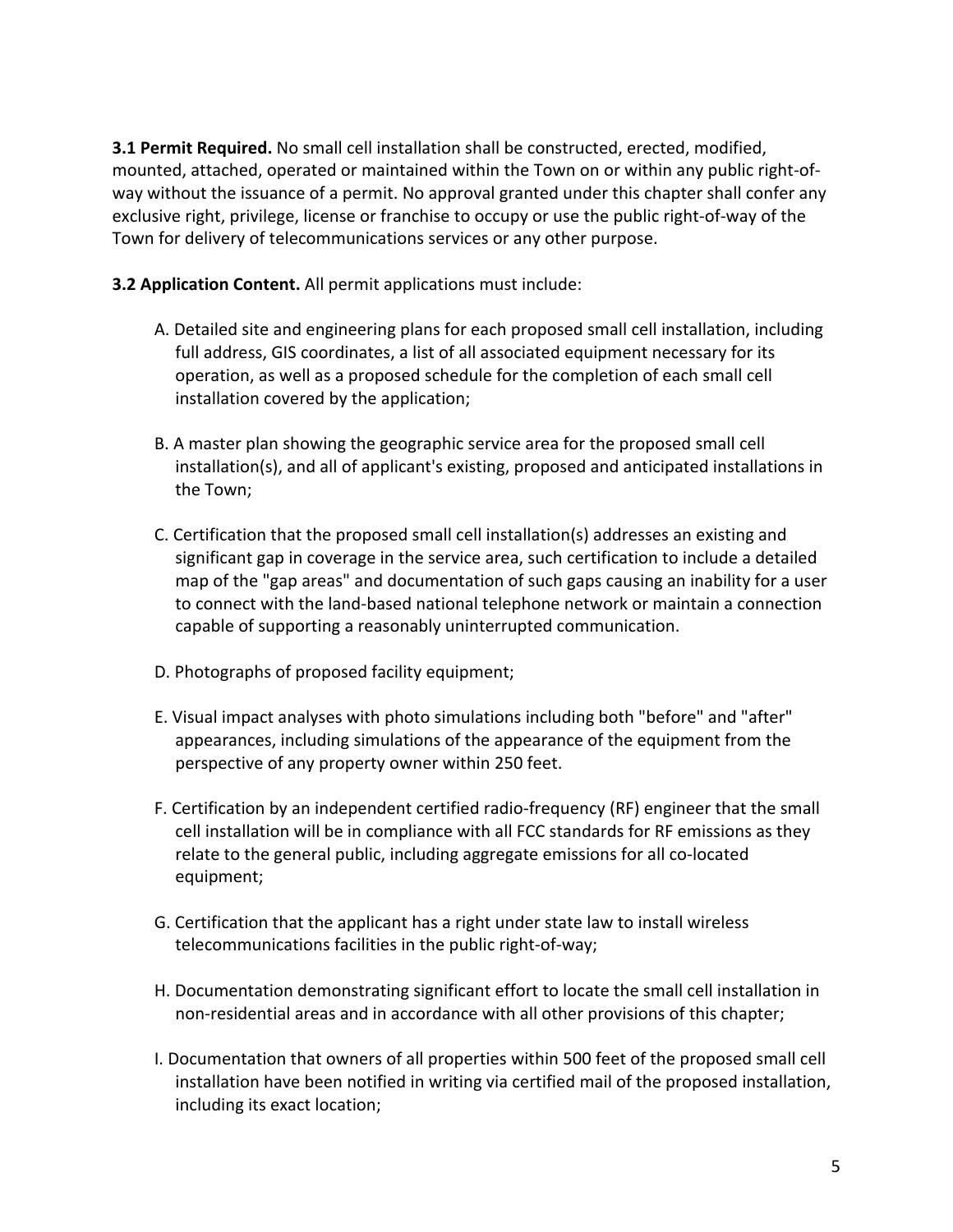- J. A disclosure of all related third parties on whose behalf the applicant is acting, including contracting parties and co-locaters.
- K. An executed indemnification agreement as set forth in section 3.6 hereof, and documentation that applicant and any third party on whose behalf the small cell facility is being constructed and any co-locator is in possession of General Liability Insurance without a pollution exclusion.
- L. All required documentation to demonstrate full compliance with NEPA requirements as set forth by the FCC, unless exemption is claimed. If exempt, applicant must state the basis is for such exemption and provide proof, including all supporting documents, that each and every exempt installation meets prescribed requirements;
- M. If the small cell installation is proposed to be attached to an existing utility pole or wireless support structure owned by an entity other than the Town, sufficient evidence of the consent of the owner of such pole or wireless support structure to the proposed colocation;
- N. Performance specifications and data that identify the maximum and minimum amount or level of radio-frequency emissions that are produced by the equipment when it is in full operating mode, and a monitoring plan for the Applicant's equipment capable of tracking and recording the daily amounts or levels of radio-frequency emissions that are produced by the equipment in order to verify that the average and peak emissions do not exceed the applicable FCC regulations.

**3.3 Application Fee.** The Town shall assess a per-installation fee of *(See Note 1)* to cover the Town's costs of processing, reviewing, evaluating, conducting a public hearing, and other activities involved in consideration of the application, and conducting oversight of the construction of the small cell installation to ensure compliance with zoning requirements.

**3.4 Consultant Fee.** The Town shall have the right to retain an independent technical consultant to assist the Town in its review of the application. The reasonable cost of the review shall be paid by the Applicant.

**3.5 Compliance Bond.** Upon approval of the application, the Permittee shall be required to post a bond in the amount of \$50,000 (fifty thousand dollars) for each small cell installation, such bond to be held and maintained during the entire period of Permittee's operation of each small cell installation in the Town as a guarantee that no such installation, including any co-located equipment, exceeds or will exceed the allowable FCC limits for radio frequency radiation exposure to the general public as determined by a qualified independent radio frequency engineer under Section 3.7.2 hereof.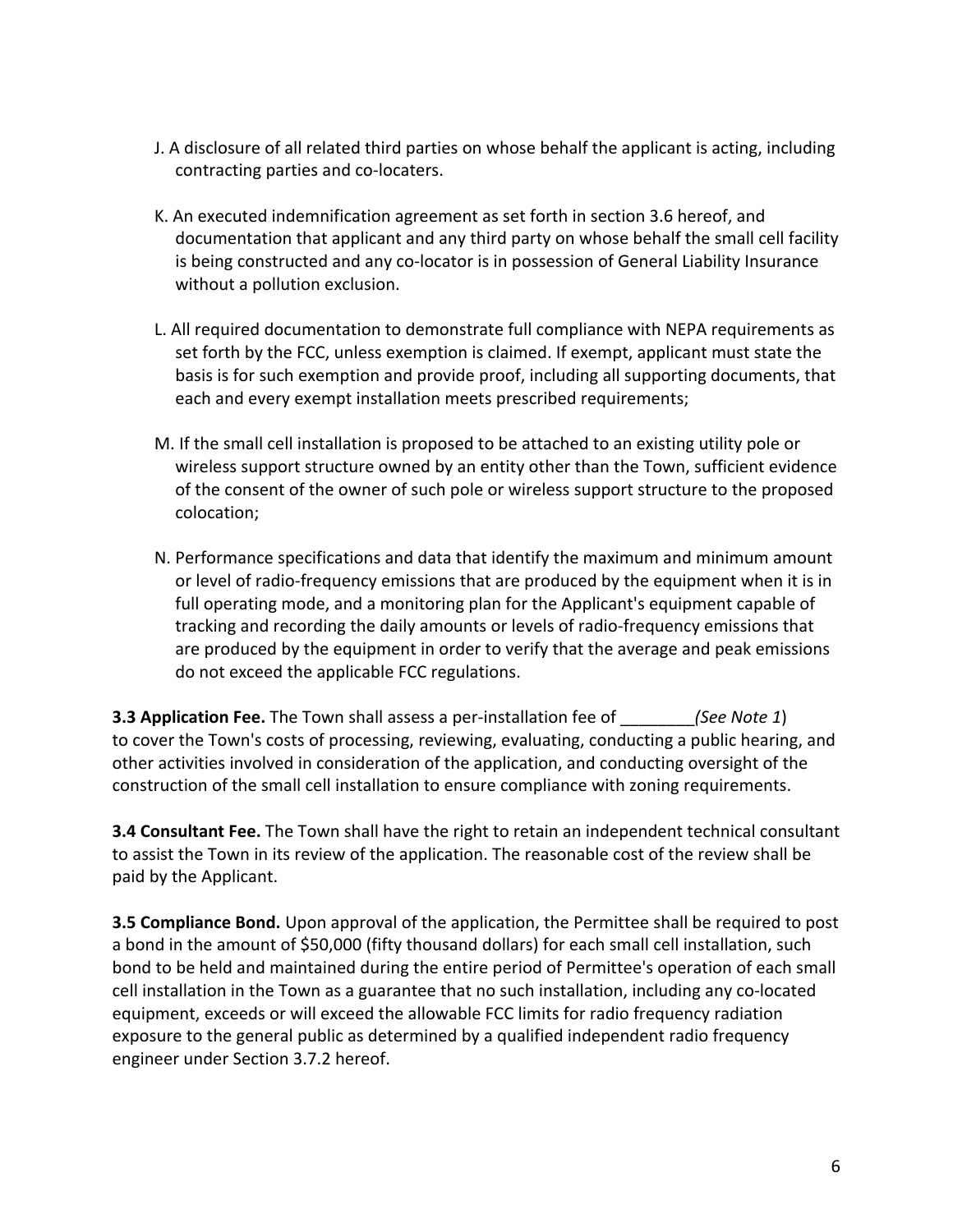**3.6 Indemnification.** Permittee shall provide an executed agreement in the form provided by the Town, pursuant to which Permittee and any related third parties agree to defend, hold harmless and fully indemnify the Town, its officers, employees, agents, attorneys, and volunteers, from (i) any claim, action or proceeding brought against the Town or its officers, employees, agents, or attorneys to attack, set aside, void, or annul any such approval of the Town or (ii) a successful legal action brought against the Town for loss of property value or other harm caused by the placement or operation of a small cell installation. Such indemnification shall include damages, judgments, settlements, penalties, fines, defensive costs or expenses, including, but not limited to, interest, attorneys' fees and expert witness fees, or liability of any kind related to or arising from such claim, action, or proceeding whether incurred by the Permittee, the Town and/or the parties initiating or bringing such proceeding. The agreement shall also include a provision obligating the Permittee to indemnify the Town for all of the Town's costs, fees and damages which the Town incurs in enforcing the indemnification provisions of this Section.

#### **3.7 Annual Recertification.**

**3.7.1** Each year, commencing on the first anniversary of the issuance of the permit, the Permittee shall submit to the Town an affidavit which shall list all active small cell wireless installations it owns within the Town by location, certifying that (1) each active small cell installation is covered by liability insurance in the amount of \$2,000,000 per installation, naming the Town as additional insured; and (2) each active installation has been inspected for safety and found to be in sound working condition and in compliance with all federal regulations concerning radio frequency exposure limits.

**3.7.2** The Town shall have the right to employ a qualified independent radio frequency engineer to conduct an annual random and unannounced test of the Permittee's small cell wireless installations located within the Town to certify their compliance with all FCC radiofrequency emission limits as they pertain to exposure to the general public. The reasonable cost of such tests shall be paid by the Permittee.

**3.7.3** In the event that such independent tests reveal that any small cell installation or installations owned or operated by Permittee or its Lessees, singularly or in the aggregate, is emitting RF radiation in excess of FCC exposure guidelines as they pertain to the general public, the Town shall notify the Permittee and all residents living within 1500 feet of the small cell installation(s) of the violation, and the Permittee shall have forty-eight (48) hours to bring the small cell installation(s) into compliance. Failure to bring the small cell installation(s) into compliance and maintain them in compliance throughout the period of the lease shall result in the forfeiture of all or part of the Compliance Bond, and the Town shall have the right to require the removal of such installation(s), as the Town in its sole discretion may determine is in the public interest.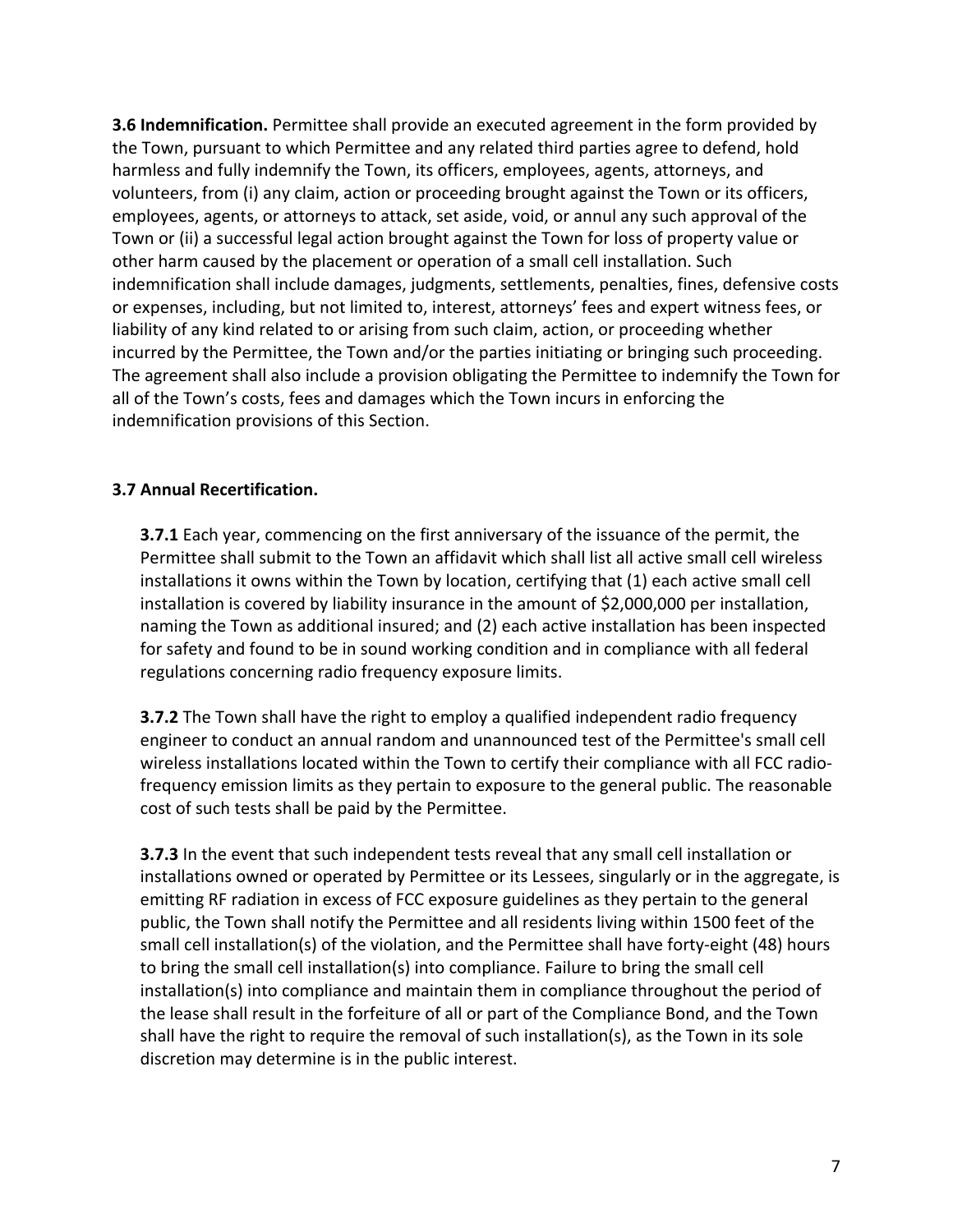**3.7.4** Any small cell wireless installation which is no longer in use shall be removed by the Permittee within 30 days of being taken out of use.

**3.7.5** Any small cell wireless installation which is not removed within 30 days after being listed as no longer in use in the annual recertification affidavit shall be subject to a fine of \$100/day until such installation is removed.

**3.7.6** Where such annual recertification has not been properly or timely submitted, or equipment no longer in use has not been removed within the required 30-day period, no further applications for small cell wireless installations will be accepted by the Town until such time as the annual re-certification has been submitted and all fees and fines paid.

**3.8 Non-Permitted Installations.** Any small cell installation constructed, erected, modified or enhanced prior to the issuance of a site-specific permit from the Town shall be removed prior to the submission of any other application. No application for a small cell installation shall be considered, and no so-called "shot clock" for approval shall commence, while such unauthorized installations remain.

**3.9 Notice of Permit Filing.** Notice of the filing of any permit submitted pursuant to this ordinance shall be sent to all property owners within 500 feet of each and every proposed small cell installation within five (5) days of such filing, such notice to be sent by certified mail at the expense of the Permittee.

**3.10 Public Availability of Permit Applications.** All permit applications submitted pursuant to this ordinance, including all related documents, shall be made available for viewing and/or copying by any member of the public during normal business hours at the relevant office of the Town. Any charge for copies shall be limited to the Town's actual cost. No additional charges may be assessed against any member of the public for access to the entire permit and all of its related documents. 

# **Section 4: LOCATION AND CONFIGURATION PREFERENCES**

**4.1 Siting Guidelines.** The purpose of this section is to provide guidelines to applicants and the reviewing authority regarding the preferred locations and configurations for small cell installations in the Town, provided that nothing in this section shall be construed to permit a small cell installation in any location that is otherwise prohibited by this ordinance or any other section of the Town code.

**4.2 Order of preference - Location.** The order of preference for the location of small cell installations in the Town, from most preferred to least preferred, is:

- 1. Industrial zone
- 2. Commercial zone
- 3. Mixed commercial and residential zone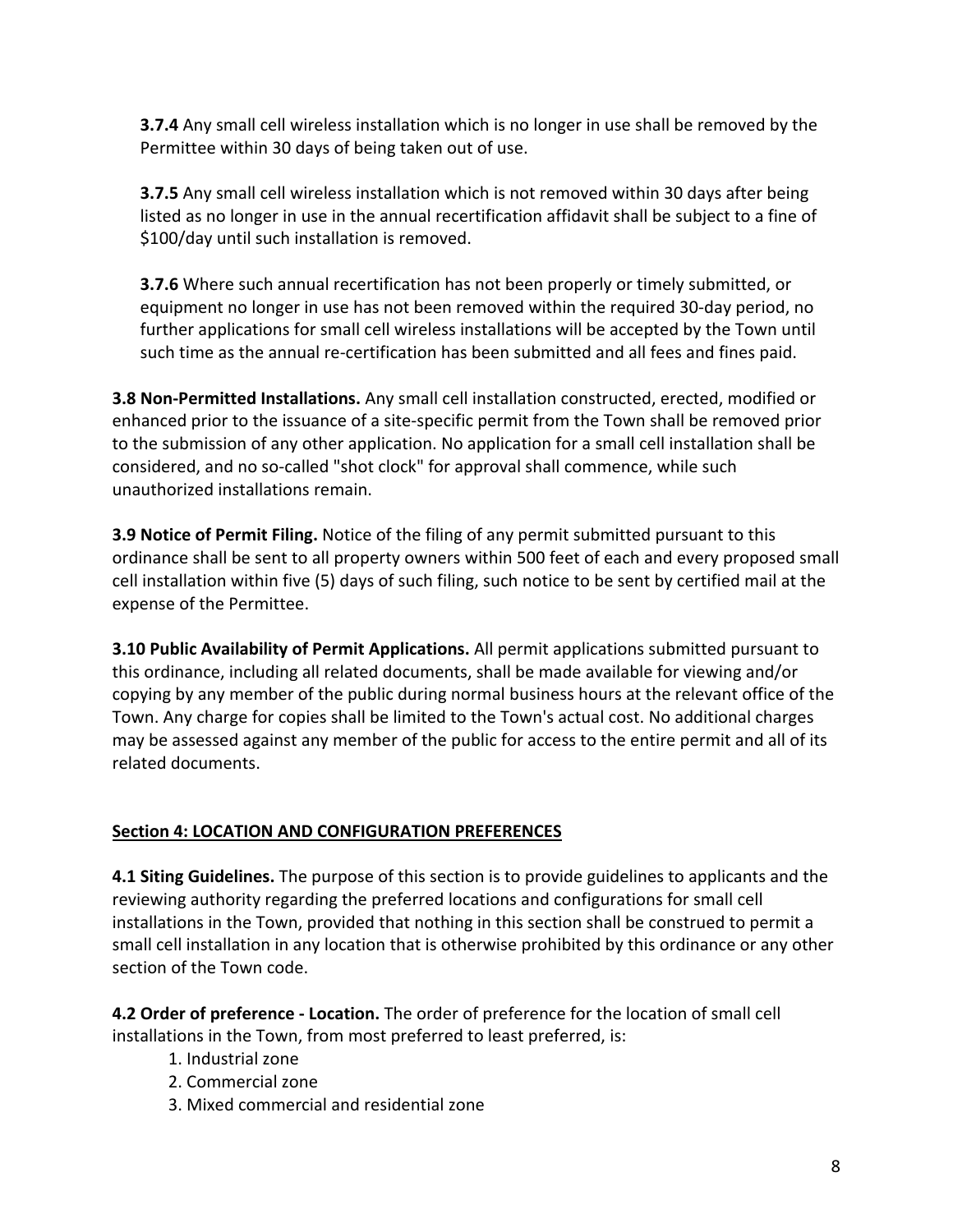## 4. Residential zone

(*See Note 2*)

# **Section 5: INSTALLATION SPECIFICATIONS**

**5.1** The Permittee must construct, install and operate the small cell installation in strict compliance with the plans and specifications included in the application.

**5.2** Where feasible, as new technology becomes available, the Permittee shall replace larger, more visually intrusive facilities with smaller, less visually intrusive facilities, after receiving all necessary permits and approval required by the Town.

**5.3** The Permittee shall submit and maintain current at all times basic contact and site information on a form to be supplied by the Town. The Permittee shall notify the Town of any changes to the information submitted within seven days of any change, including the name or legal status of the owner or operator.

**5.4** At all times, all required notices and signs shall be posted on the site as required by the FCC and state law, and as approved by the Town. The location and dimensions of a sign bearing the emergency contact name and telephone numbers shall be posted pursuant to the approved plans. 

**5.5** The Permittee shall maintain current at all times liability and property insurance for each small cell installation in the Public Right of Way in the amount of \$2,000,000 (two million dollars) naming the Town as additional insureds.

**5.6** The proposed small cell installation shall have an adequate fall zone to minimize the possibility of damage or injury resulting from pole collapse or failure, ice fall or debris fall, and to avoid or minimize all other impacts upon adjoining properties.

**5.7** Every effort shall be made to locate small cell installations no less than 1500 feet away from the Permittee's or any Lessee's nearest other small cell installation, or within \_\_\_\_\_\_ feet of any permanent residential dwelling. (See Note 3)

**5.8** Single or co-located small cell installations must be mounted on an existing structure such as a utility or lighting pole that can support its weight and the weight of any existing co-located equipment. All new wires needed to service the small cell installation must be located within the width of the existing structure so as to not exceed the diameter and height of the existing utility pole.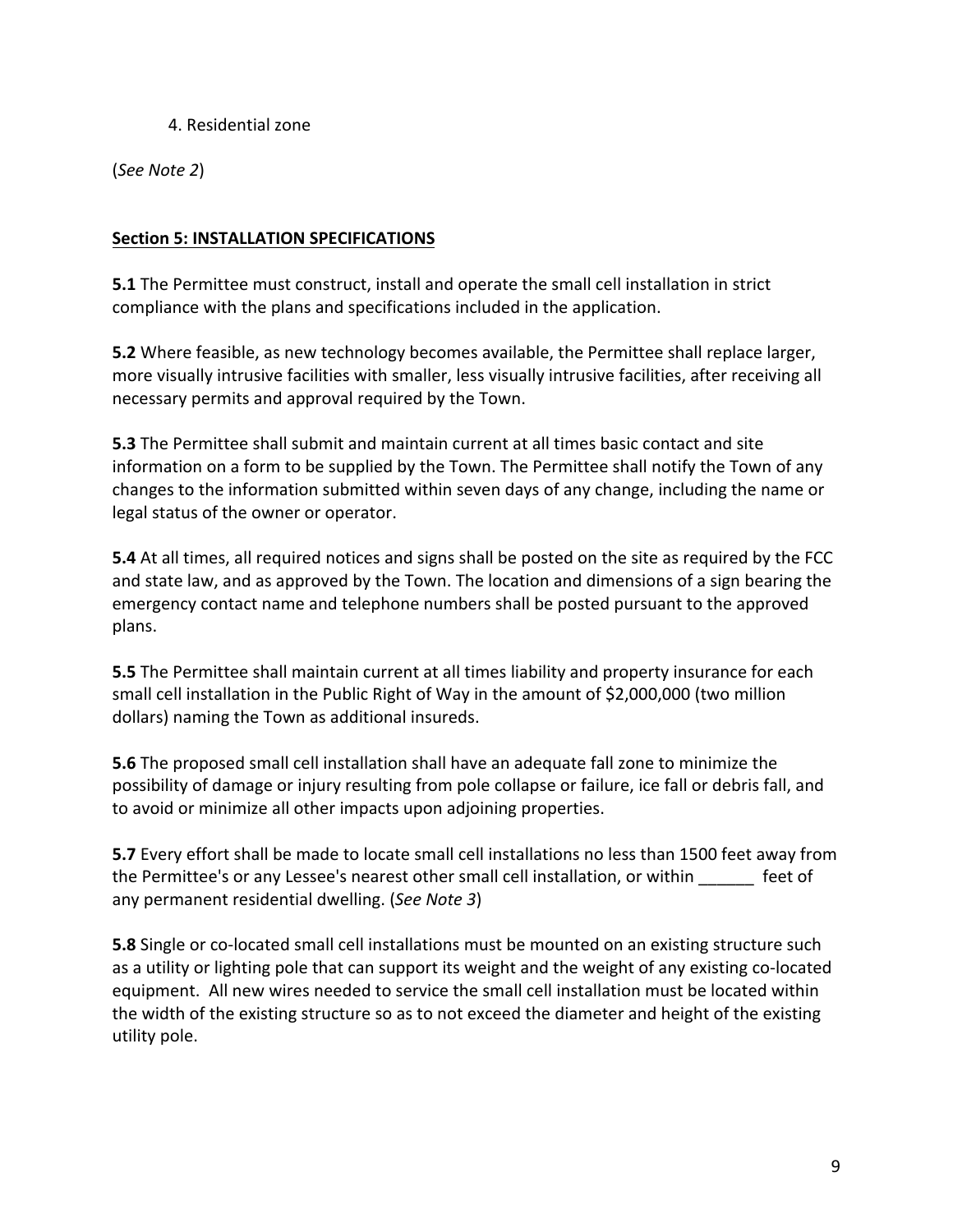**5.9** All equipment not to be installed on or inside the pole must be located underground, flush to the ground, within three (3) feet of the utility pole. Each installation is to have its own dedicated power source to be installed and metered separately.

**5.10** If a Permittee proposes to replace a pole in order to accommodate a small cell installation, the pole shall match the appearance of the original pole to the extent feasible, unless another design better accomplishes the objectives of this section. Such replacement pole shall not exceed the height of the pole it is replacing by more than seven feet.

**5.11** Each small cell installation facility shall be designed to be resistant to, and minimize opportunities for, unauthorized access, climbing, vandalism, graffiti and other conditions that would result in hazardous situations, visual blight, or attractive nuisances. The Town may require the provision of warning signs, fencing, anti-climbing devices, or other techniques to prevent unauthorized access and vandalism when, because of their location or accessibility, a small cell installation has the potential to become an attractive nuisance.

**5.12** The Permittee shall repair, at its sole cost and expense, any damage including, but not limited to, subsidence, cracking, erosion, collapse, weakening, or loss of lateral support to Town streets, sidewalks, walks, curbs, gutters, trees, parkways, street lights, traffic signals, improvements of any kind or nature, or utility lines and systems, underground utility line and systems, or sewer systems and sewer lines that result from any activities performed in connection with the installation or maintenance of a small cell installation in the public right-ofway. The Permittee shall restore such areas, structures and systems to the condition in which they existed prior to the installation or maintenance that necessitated the repairs. In the event the Permittee fails to complete such repair within the number of days stated on a written notice by the permitting authority, the permitting authority shall cause such repair to be completed at Permittee's sole cost and expense.

**5.13** Prior to issuance of a building permit, the applicant shall obtain the permitting authority's approval of a tree protection plan prepared by a certified arborist if the small cell installation will be located within the canopy of a street tree, or a protected tree on private property, or within a 10-foot radius of the base of such a tree. Depending on site specific criteria (e.g., location of tree, size, and type of tree, etc.), a radius greater than 10 feet may be required by the permitting authority.

**5.14** Applicant shall abide by all local, state and federal laws regarding design, construction and operation of the small cell installation, including all state and federal Occupational Safety and Health Administration (OSHA) requirements for worker safety in, around and above power lines. 

## **Section 6: APPLICABILITY**